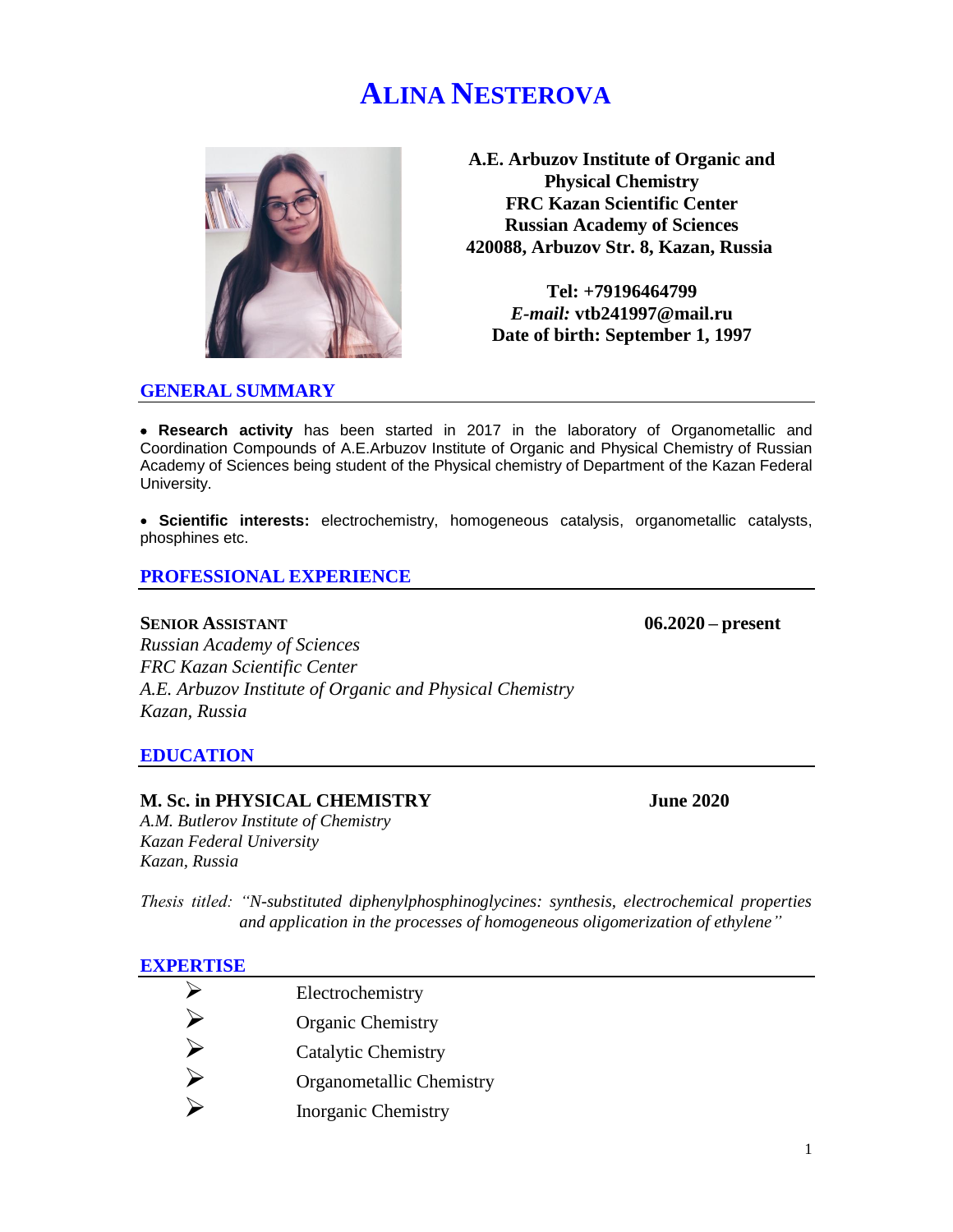## **SPOKEN LANGUAGES**

- $\triangleright$  Russian mother tongue
- $\triangleright$  English basic knowledge

# **PUBLICATIONS**

## **List of articles:**

- O. S. Soficheva, Y. A. Kislitsyn, **A. A. Nesterova**, A. B. Dobrynin, D. G. Yakhvarov. Electrochemical properties of *N*-substituted αdiphenylphosphinoglycines // *Russian Journal of Electrochemistry*, **2020**, 56(5), 431- 436.
- O. S. Soficheva, **A. A. Nesterova**, A. B. Dobrynin, E. M. Zueva, J. W. Heinicke, Oleg G. Sinyashin, D. G. Yakhvarov. The effect of *N*-substituent on the relative thermodynamic stability of un-ionized and zwitterionic forms of αdiphenylphosphino-α-amino acids // *Mendeleev Communications*, **2020**, 30(4), 516- 518.

# **List of theses:**

- O. S. Soficheva, G. E. Bekmukhamedov, **A. A. Nesterova**, A. B. Dobrynin, D. G. Yakhvarov. Selective homogeneous oligomerization of ethylene under the action of nickel complexes with *N*-(pyrazine-2-yl) diphenylphosphinoglycine (DOI: 10.17223/9785946217408/557).
- Y. A. Kislitsyn, O. S. Soficheva, **A. A. Nesterova**, V. M. Babaev, D. G. Yakhvarov. Electrochemical generation of ethylene oligomerization catalysts based on nickel complexes (DOI: 10.17223/9785946217408/558).
- O. S. Soficheva, A. A. Nesterova, V. M. Babaev, D. G. Yakhvarov. Electrochemical generation of new homogeneous organonickel catalysts for ethylene oligomerization // Anniversary Lomonosov Readings. Open competition of scientific papers in chemistry and materials science. Moscow, April 15-16, **2019**, p 94.
- **А. А. Nesterova**, О. S. Soficheva, D. G. Yakhvarov. Electrochemical properties of *N*-substituted α-diphenylphosphinoglycines // International conference «Chemistry of Organoelement Compounds and Polymers 2019». Moscow, November 18–22, **2019**, p 23.
- **A. A. Nesterova**, A. A. Kagilev, A. O. Kantyukov, G. E. Bekmukhamedov, E. M. Zueva, Z. N. Gafurov, O. S. Soficheva, D. G. Yakhvarov. Influence of the electronic and steric effects of substituents at the phosphorus atom in  $\alpha$ -phosphinoglycines on the catalytic activity of nickel complexes in the process of homogeneous oligomerization of ethylene. II Scientific Conference "Dynamic Processes in the Chemistry of Organoelement Compounds" dedicated to the 75th anniversary of the A. E. Arbuzov and the Kazan Scientific Center of the Russian Academy of Sciences. Kazan, November 11-13, **2020**, p 147.
- **A. A. Nesterova**, O. S. Soficheva, D. G. Yakhvarov *N*-substituted αdiphenylphosphinoglycines: electrochemical properties and reactivity in the presence of nickel complexes. II Scientific Conference "Dynamic Processes in the Chemistry of Organoelement Compounds" dedicated to the 75th anniversary of the A. E. Arbuzov and the Kazan Scientific Center of the Russian Academy of Sciences. Kazan, November 11-13, **2020**, p 146.